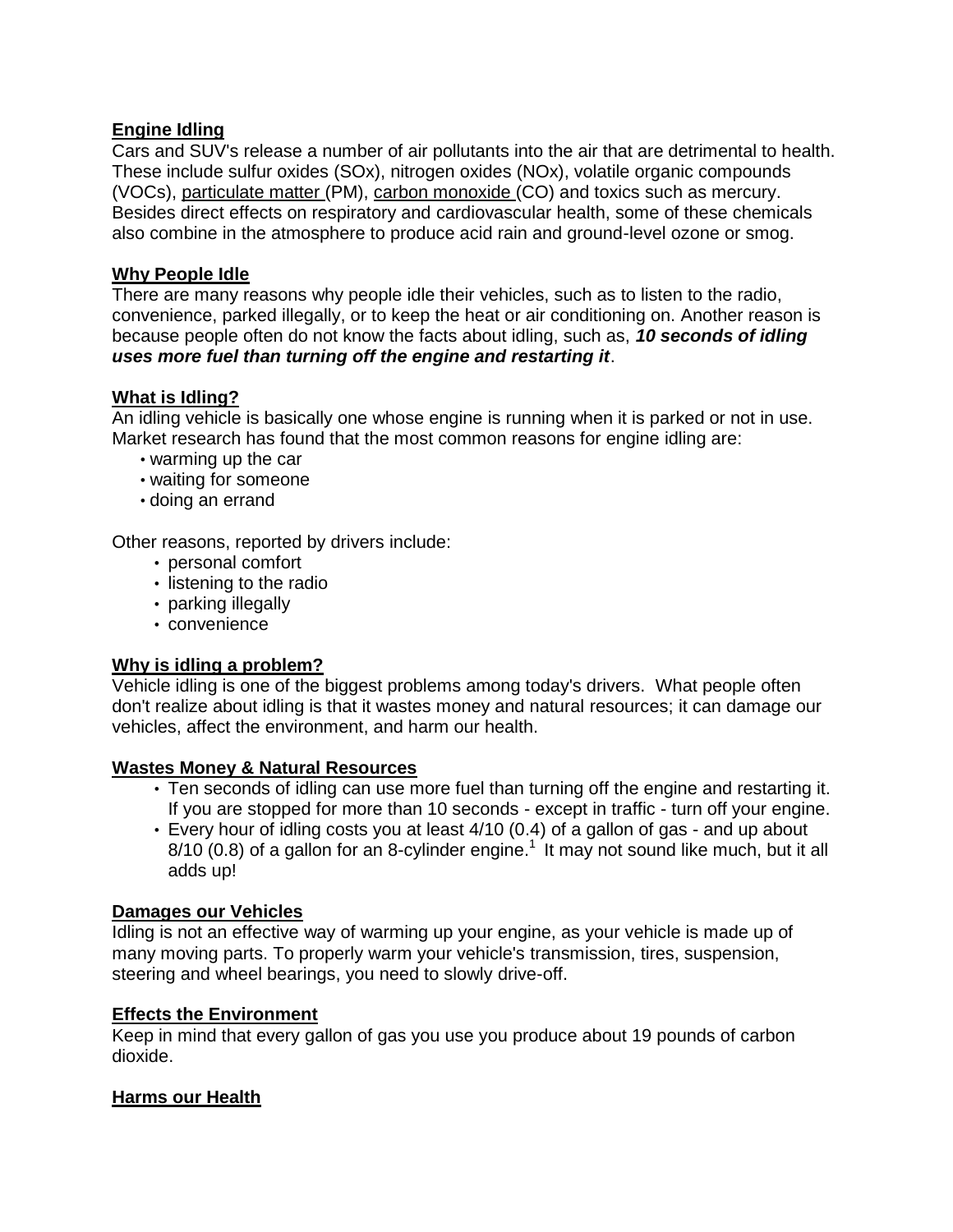- Children are particularly vulnerable to air pollution because they breathe faster than adults and inhale more air per pound of body weight.
- Many people believe that they are protected from air pollution if they remain inside their vehicles. Not so according to a report by the International Center for Technology Assessment (CTA). CTA found that exposure to most auto pollutants, including volatile organic compounds (VOCs) and carbon monoxide (CO), is much higher inside vehicles than at the road side. VOCs and CO are linked to serious health problems--like respiratory infections and cancer--are known to shorten life. The highest exposure occurs when sitting in traffic congestion on highways or in a line-up of idling vehicles at a school or drive-through.

## **Five-Step Action Plan**

Save Money and Help Protect Our Environment

- Reduce warm-up idling to 30 seconds. Start driving after no more than 30 seconds of idling, assuming your vehicle's windows are clear. Avoid high speeds and rapid acceleration for the first five miles or so to allow all moving parts of your vehicle to warm up.
- If you are going to be stopped for more than 10 seconds, turn your engine off (except in traffic). Idling your vehicle for more than 10 seconds uses more fuel than it would take to restart your engine.
- Avoid using a remote car starter. These devices encourage you to start your vehicle before you are ready to leave, which means unnecessary idling.

Spread the word to your family and friends. Telling your family and friends about the benefits of not idling will help them save money and help protect the environment too.

## **Myth #1**

The engine should be warmed up before driving.

### **Reality**

True, the engine must be warmed up, but idling is not an effective way to warm up your vehicle, even in cold weather. The best way to do this is by driving the vehicle. With today's modern engines, and the advent of electronic engines, you need no more than about 30 seconds of idling before driving away, even on the coldest winter days.

## **Myth #2**

Idling is good for your engine.

### **Reality**

Excessive idling can actually damage your engine components, including cylinders, spark plugs, and exhaust systems. An idling engine is not operating at its peak temperature, which means that fuel does not undergo complete combustion. This leaves fuel residue that can condense on cylinder walls, where they can contaminate the oil and damage parts of the engine. For example, fuel residues are often deposited on spark plugs. As you spend more time idling, the average temperature of the spark plug drops. This makes the plug get dirty more quickly, which increases fuel consumption by four to five percent. Excessive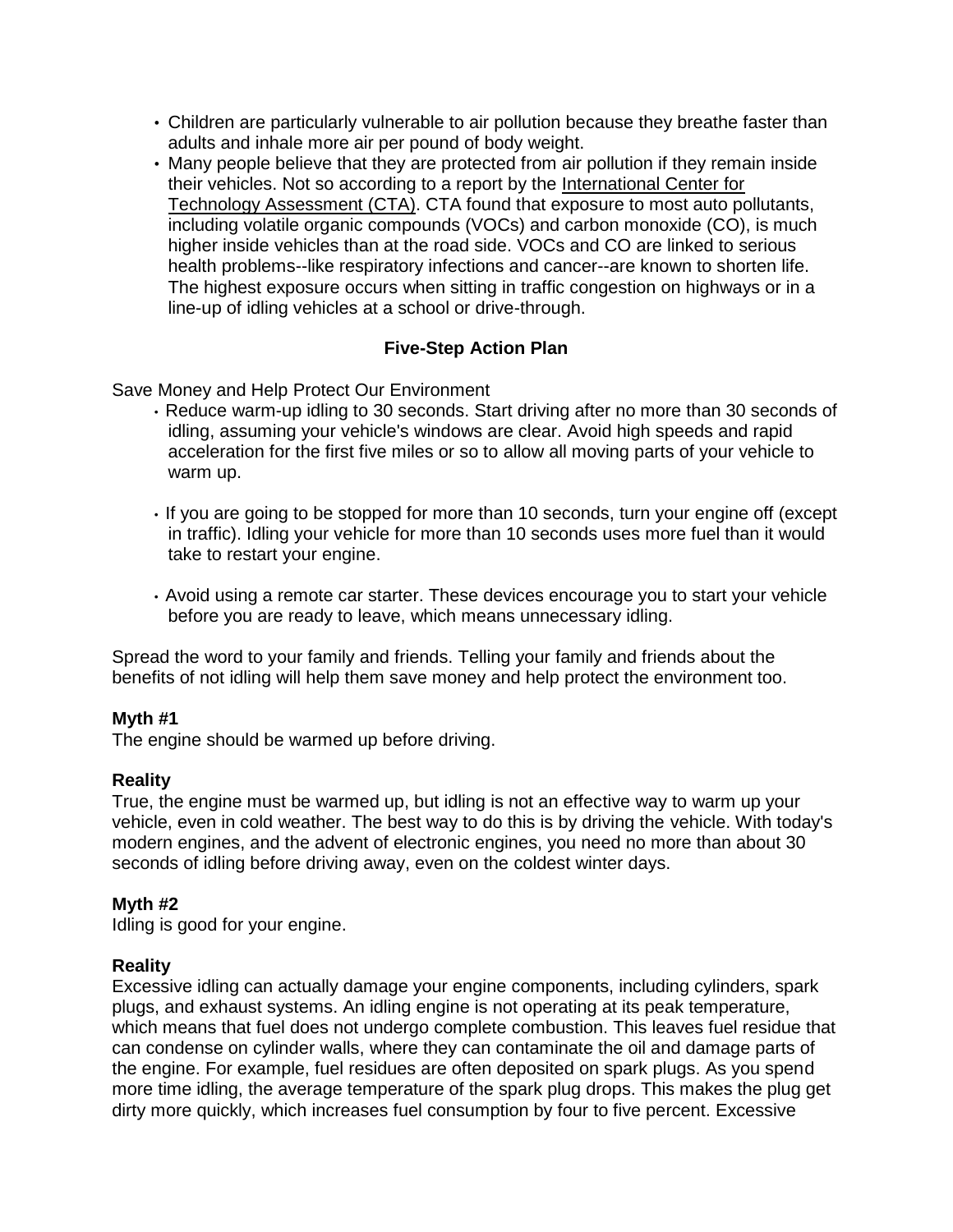idling also lets water condense in the vehicle's exhaust, leading to corrosion and can reduce the life of the exhaust system.

### **Myth #3**

Shutting off and restarting your vehicle is hard on the engine.

### **Reality**

Frequently restarting has little impact on engine components like the battery and the starter motor. Component wear caused by restarting the engine is estimated to add \$10 per year to the cost of driving, money likely to be saved many times over due to fuel savings.

### **Myth #4**

Shutting off and restarting your vehicle uses more gas than if you leave it running.

### **Reality**

The bottom line is that over 10 seconds of idling uses more fuel than restarting the engine. As a rule of thumb, if you are going to stop for 10 seconds or more - except in traffic - turn off the engine. You'll save money, and you won't produce harmful Carbon Dioxide, the leading greenhouse gas.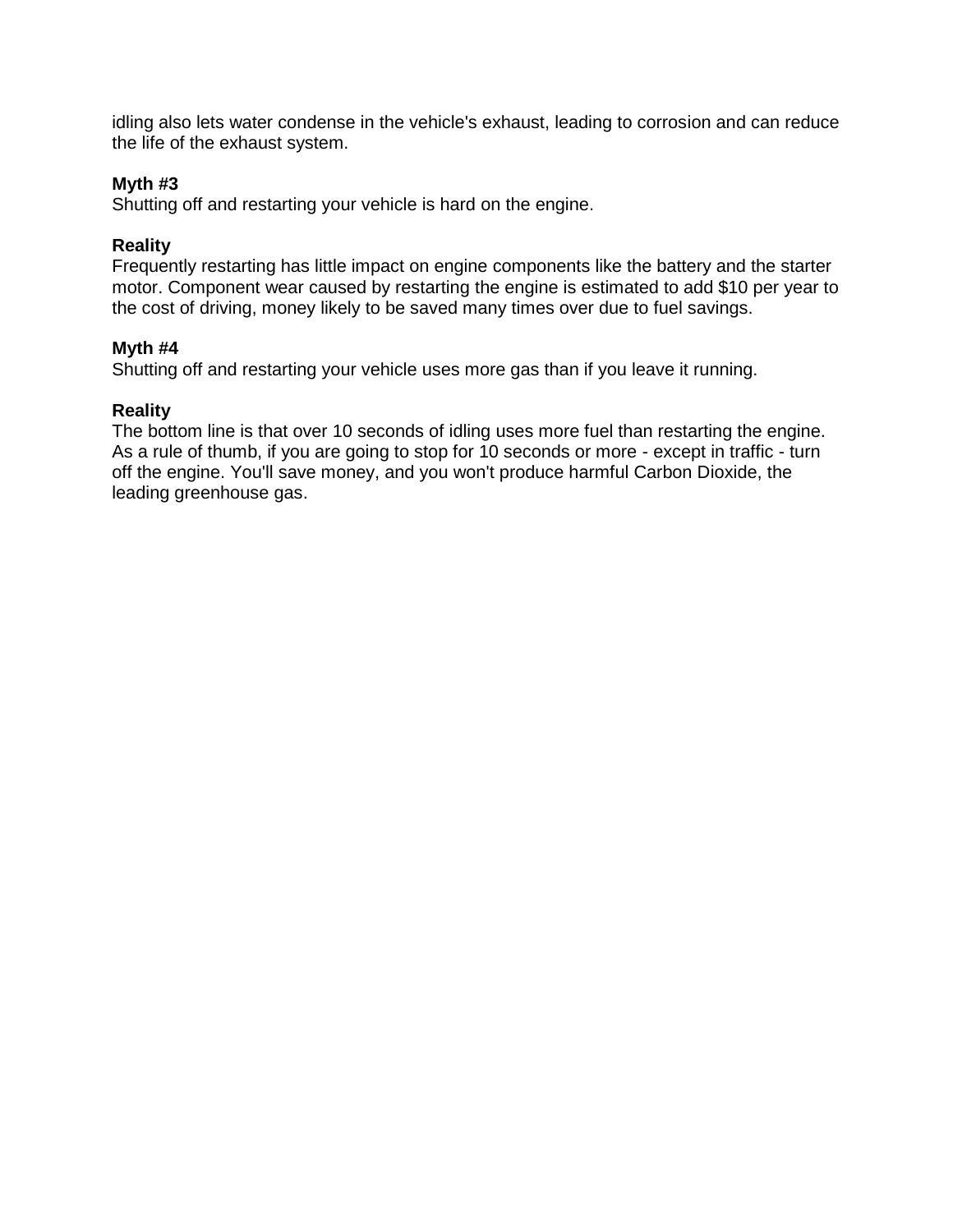#### **IDLING CONTROL Part 1**

#### **DEFINITIONS 1.1 Definitions**

**Idle -** "idle" means the operation of the engine of a vehicle while the vehicle is not in motion and not being used to operate auxiliary equipment that is essential to the basic function of the vehicle and "idling" has a corresponding meaning.

**Layover -** "layover" means stopping at a point along a transit route for a maximum of fifteen (15) minutes to allow a transit vehicle to adjust to service schedules.

### **Medical Officer of Health - defined**

"Medical Officer of Health" means the Medical Officer of Health for the Middlesex-London Health Unit or a person delegated by him or her for the purposes of this by-law.

### **Mobile workshop - defined**

"mobile workshop" means (a) a vehicle containing equipment that must be operated inside or in association with the vehicle; or (b) a vehicle serving as a facility for taking measurements or making observations or conducting maintenance or construction operated by or on behalf of a municipality, public utility or police, fire, or ambulance service.

### **Stopover - defined**

"stopover" means a scheduled delay of a maximum of fifteen (15) minutes at a transit vehicle terminal to allow transit vehicles to adjust service schedules.

### **Transit vehicle - defined**

"transit vehicle" means London Transit Commission vehicles, paratransit vehicles, tour buses and motor coaches.

### **Vehicle - defined**

"vehicle" means a motor vehicle, trailer, traction engine, farm tractor, or road building machine as defined in the *Highway Traffic Act*, and any vehicle drawn, propelled or driven by any kind of nonmuscular power but does not include cars or electric or diesel electric railways running exclusively upon rails.

### **Part 2 PROHIBITED MATTERS**

### **2.1 Idling - more than 5 minutes - prohibited**

No person shall cause or permit a vehicle to idle for more than five (5) consecutive minutes.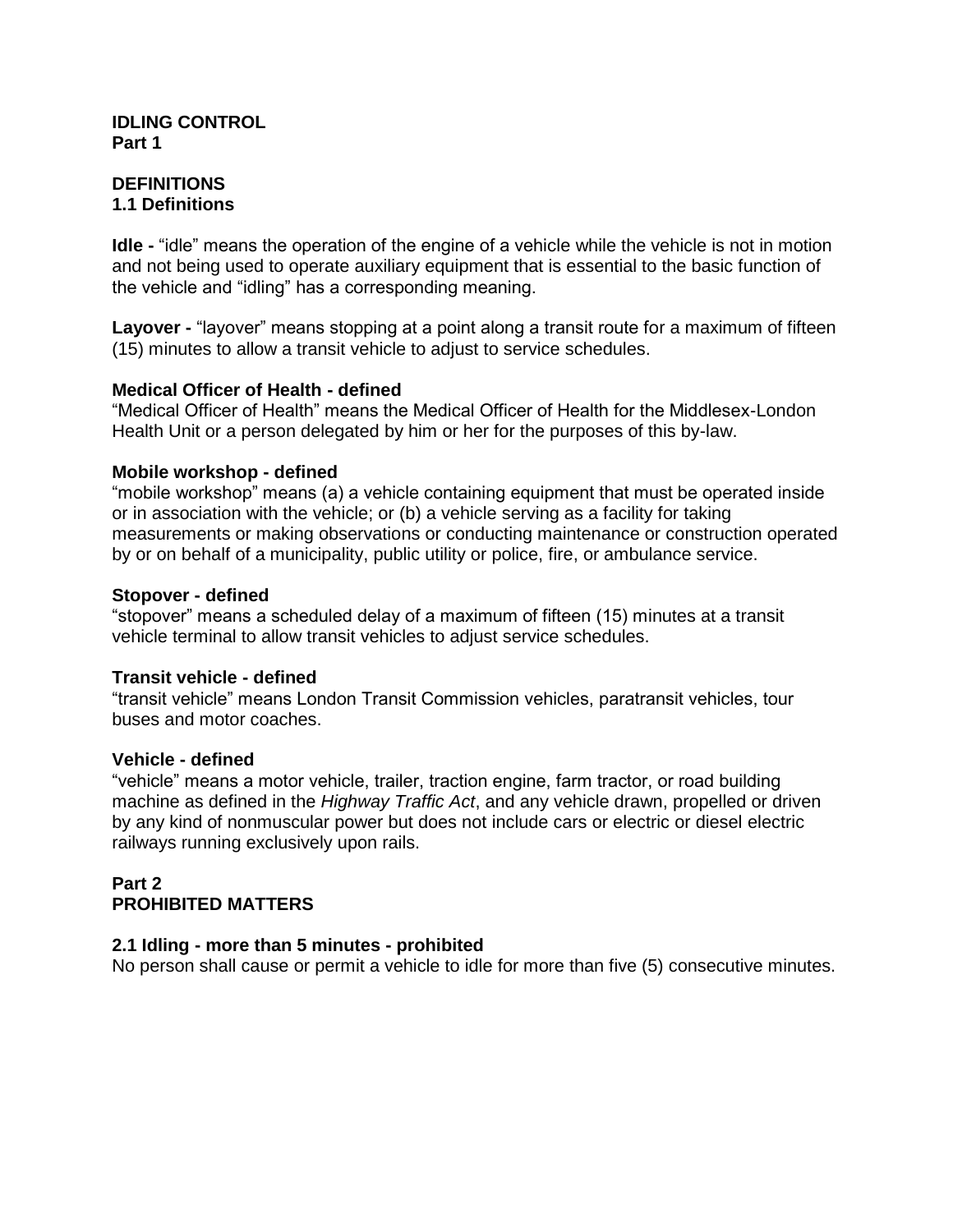### **2.2 Exceptions - 5 minutes does not apply**

Section 2.1 does not apply to:

(a) police, fire, or ambulance vehicles while engaged in operational activities, including training activities except where idling is substantially for the convenience of the operator of the vehicle;

(b) vehicles assisting in an emergency activity;

(c) mobile workshops while they are in the course of being used for their basic function;

(d) vehicles where the idling is required as part of a repair process or to prepare a vehicle for servicing;

(e) armored vehicles where a person remains inside the vehicle while guarding the contents of the vehicle or while the vehicle is being loaded or unloaded;

(f) vehicles that remain motionless because of an emergency, traffic or weather conditions or mechanical difficulties over which the driver has no control;

(g) vehicles engaged in a parade or race or any other such event authorized by Council;

(h) transit and passenger vehicles while passengers are embarking or disembarking en route or at terminals;

(i) transit vehicles while at a layover or stopover location, except where the idling is substantially for the convenience of the operator of the vehicle;

(j) vehicles transporting a person where a medical doctor certifies in writing that for medical reasons, the person requires the temperature or humidity be maintained within a certain range;

(k) vehicles when the ambient outside temperature is more than 27 degrees Celsius (27°C) or less than five degrees Celsius (5° C).

### **Part 3 ADMINISTRATION AND ENFORCEMENT**

### **3.1 Administration - enforcement**

This by-law shall be administered and enforced by the Medical Officer of Health.

### **3.2 Fine - for contravention**

Any person who contravenes any provision of this by-law is, upon conviction, guilty of an offence and is liable to any penalty as provided in the *Provincial Offences Act.*